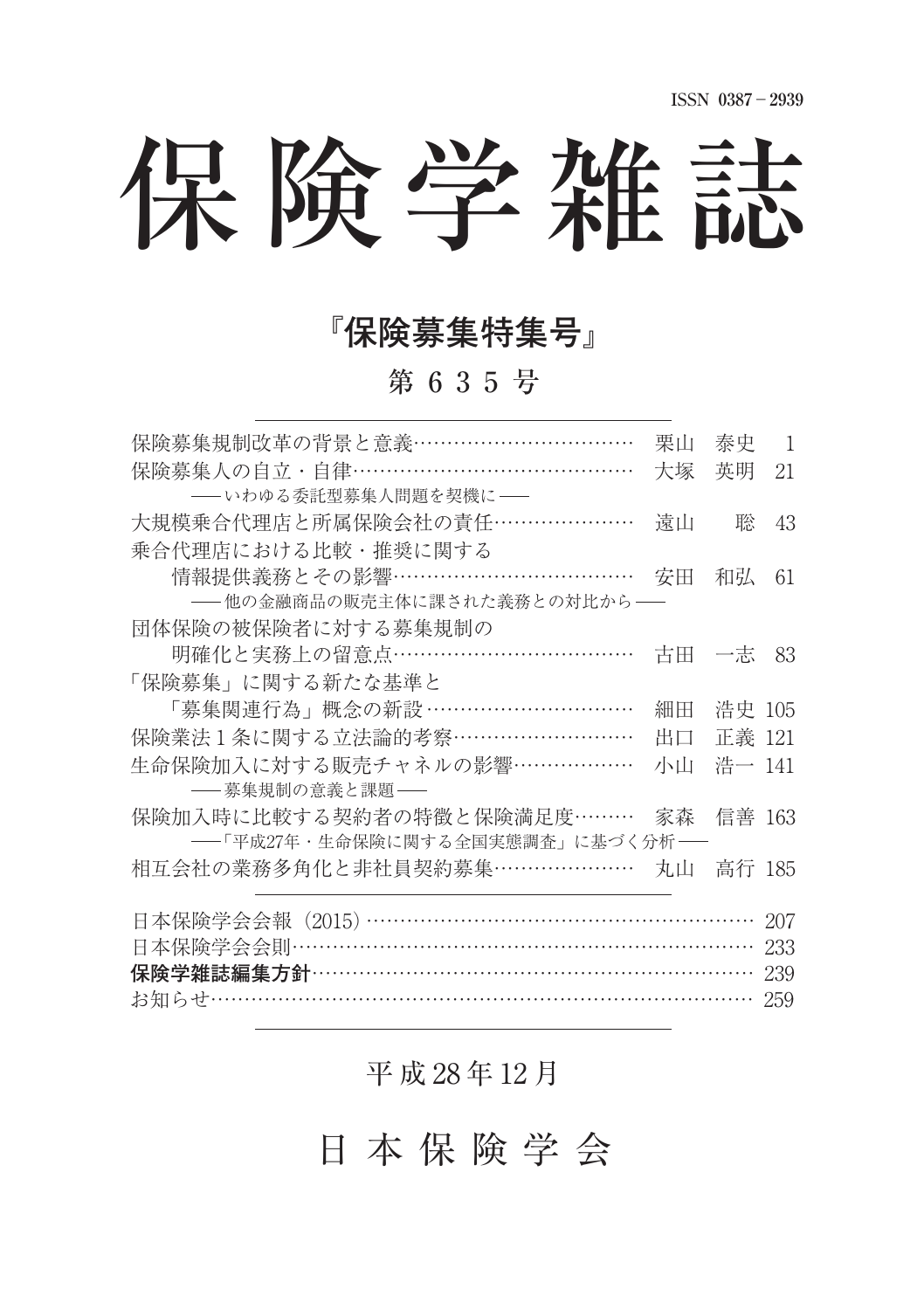|                           |   | 保険学雑誌 |                                                                  |                                                |  |
|---------------------------|---|-------|------------------------------------------------------------------|------------------------------------------------|--|
|                           | 第 | 635 号 |                                                                  |                                                |  |
| 平成28年12月31日  発行           |   |       |                                                                  |                                                |  |
|                           |   |       | 《非壳品》                                                            |                                                |  |
|                           |   | 編集委員  | 浜<br>中<br>石田成<br>潘<br>安 井                                        | 降<br>一則<br>河本淳孝<br>澤 本 百 合<br>憲<br>阿<br>晃<br>敏 |  |
| 編 集 兼<br>発 行 者            | 8 |       |                                                                  | 本保険学会                                          |  |
| ক্ত101-8335               |   |       | 東京都千代田区神田淡路町2-9<br>公益財団法人捐害保除事業総合研究所内                            |                                                |  |
| 発 行 所                     |   |       | 日 本 保 険 学 会                                                      |                                                |  |
| 501-8335  東京都千代田区神田淡路町2−9 |   | 電     | 公益財団法人損害保険事業総合研究所内<br>話 $(03)3255 - 5511$<br>振替口座 00160-8-607601 |                                                |  |

印刷所 株式会社 松 涛 企 画 ●102-0074 千代田区九段南 3-2-2